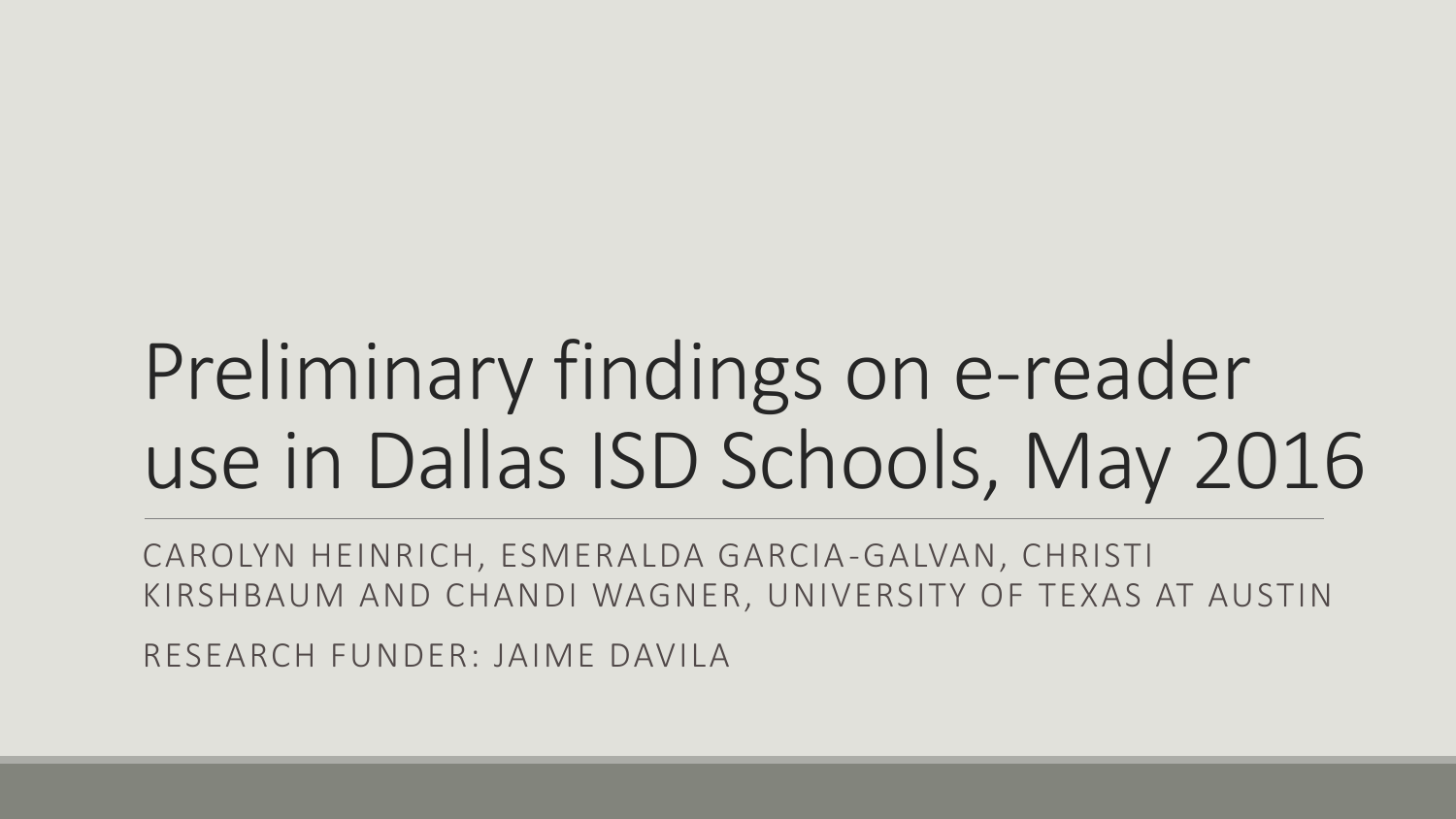### Research overview

 $*102$  observations of e-reader use conducted in 7 DISD schools and approximately 70 classrooms from mid-February through mid-April, 2016

 $\dots$ Standardized, well-tested observation instrument capturing 10 core elements of digital and blended instruction, rated on a 0-4 scale

❖ Instrument also records narrative comments, total instructional time and time on task, time students interact with live instructor, functionality/operability of technology, etc.

e-readers were functional for students in 87% of observations

- Time lost due to problems with functionality = 2 minutes on average (7% of total time observed)
- Students were off task 3.2 minutes (or 11.9% of the total time observed)
- There was some live instructor driven instruction in 76.5% of e-reader observations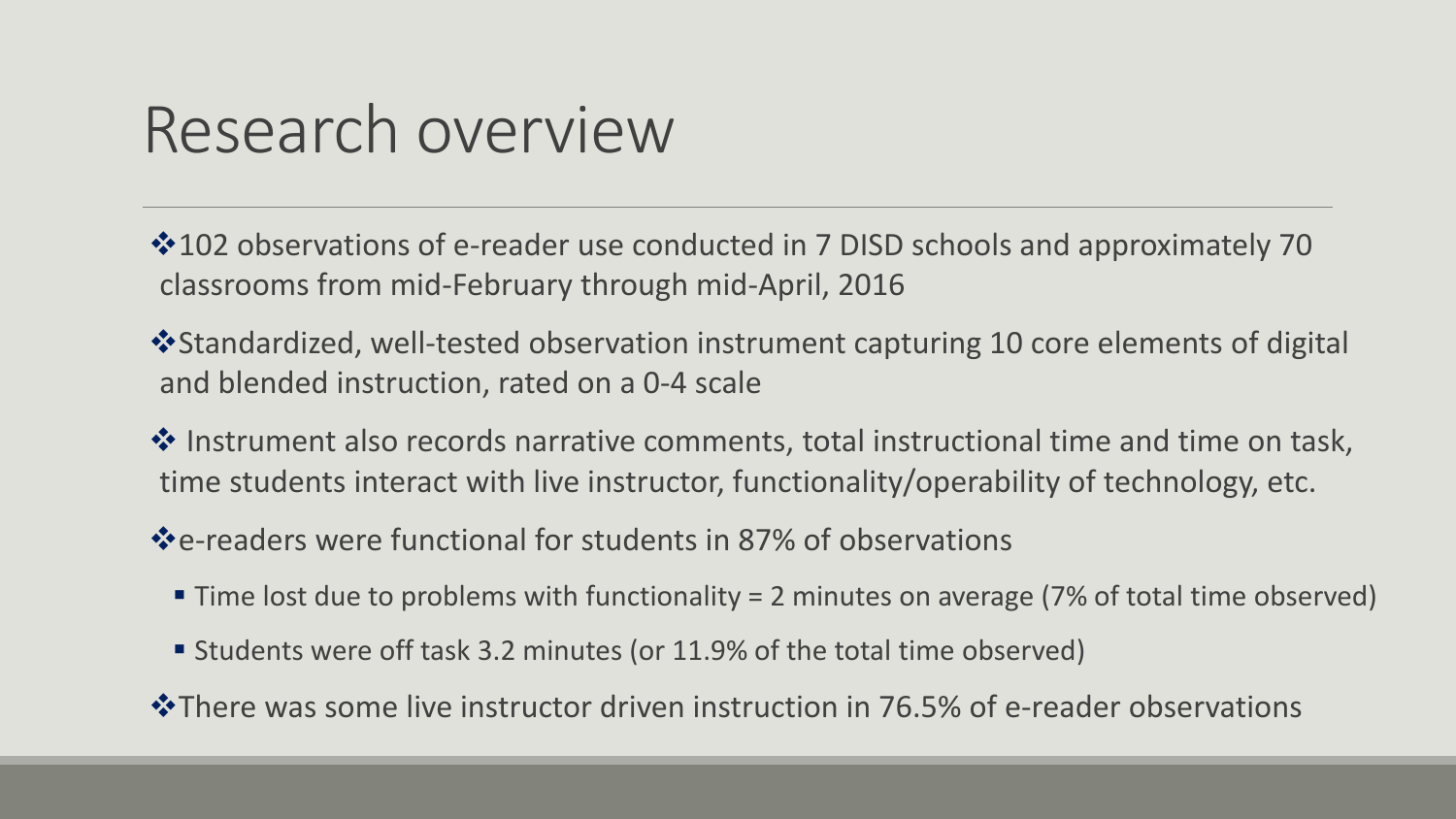Highly-rated example: Four rows of students divided in half and facing the center of the room. Teacher walks down the middle. Students are working quietly with Kindles independently. No audio of any kind. Some students had a hard time settling down, so the teacher implemented swift behavior redirections.

Low-rated example: Students were to complete an assignment using the Kindle, but there were technical issues, classroom management issues, etc., and the maximum amount of time that any student in the class was working was five minutes out of thirty.



[4] Students have full access to the instructional setting throughout the session. [3] The physical environment presents occasional or partial enhancements to quality learning opportunities.

[2] The physical environment does not get in the way of quality learning opportunities, but does not contribute to them.

[1] The physical environment presents occasional or partial barriers to quality learning opportunities.

[0] The physical environment is a significant barrier to quality learning opportunities.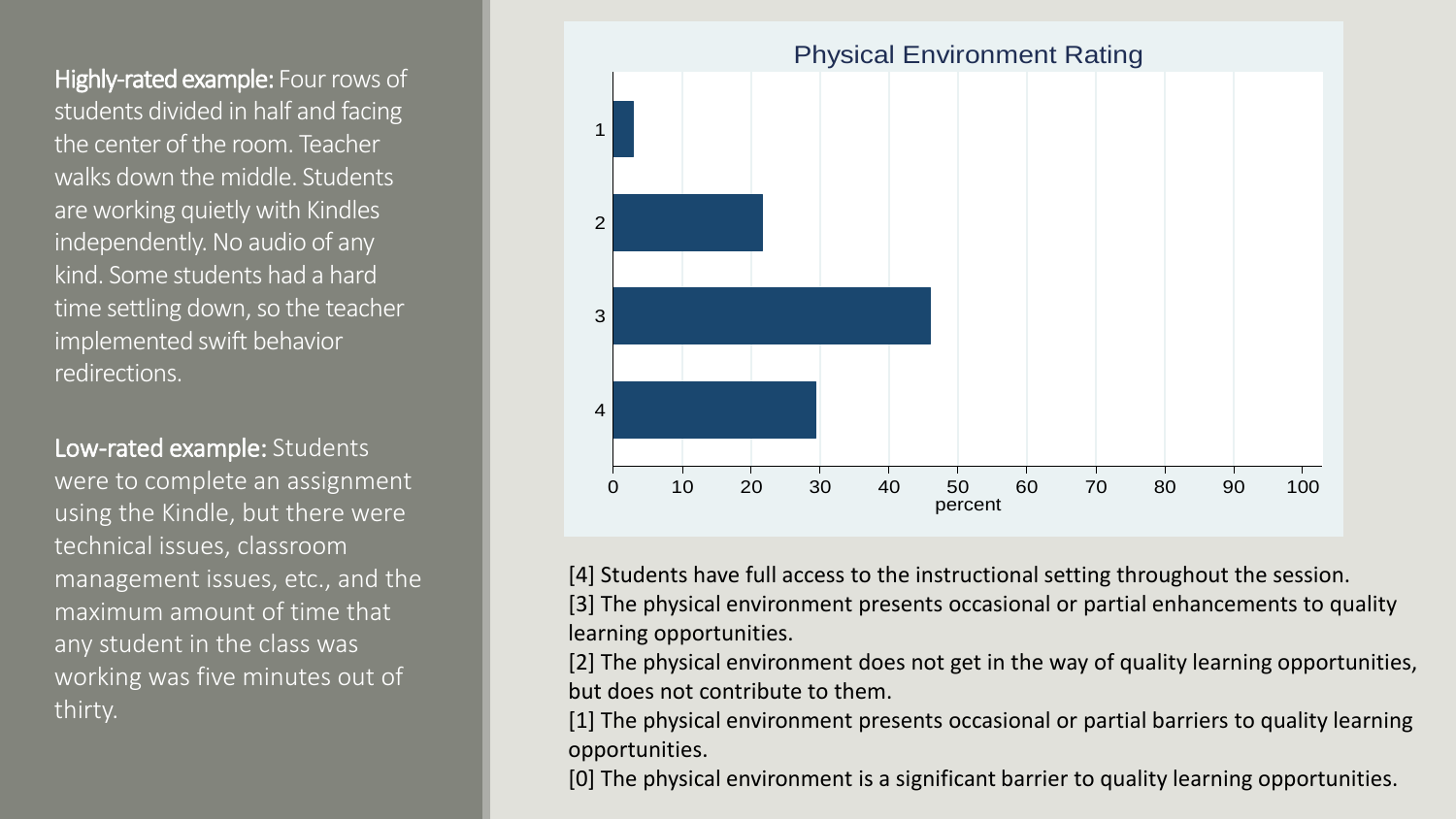Highly-rated example: The teacher is using her laptop and a projector to share a video regarding adaptations (functional vs. behavioral) so that students can complete a chart about ecosystems. The teacher and students are all connected wirelessly. Each student has a Kindle at their desk and the teacher provides clear behavioral expectations regarding the use of the Kindles. Technology is safe, operable, and equitable.

Low-rated example: The Kindle COW for this class malfunctioned, so the students had to borrow Kindles from the previous class. This caused considerable confusion regarding log in, etc. The kindles connected over wifi, but students had significant problems getting into the Kindles to complete the lesson.



[4] Students have full access to the instructional setting throughout the session.

[3] Students have access to the instructional setting throughout most of the session.

[2] Students have access to the instructional setting throughout some the session.

[1] Students had multiple problems accessing the instructional setting throughout the session.

[0] No students were able to access the instructional setting.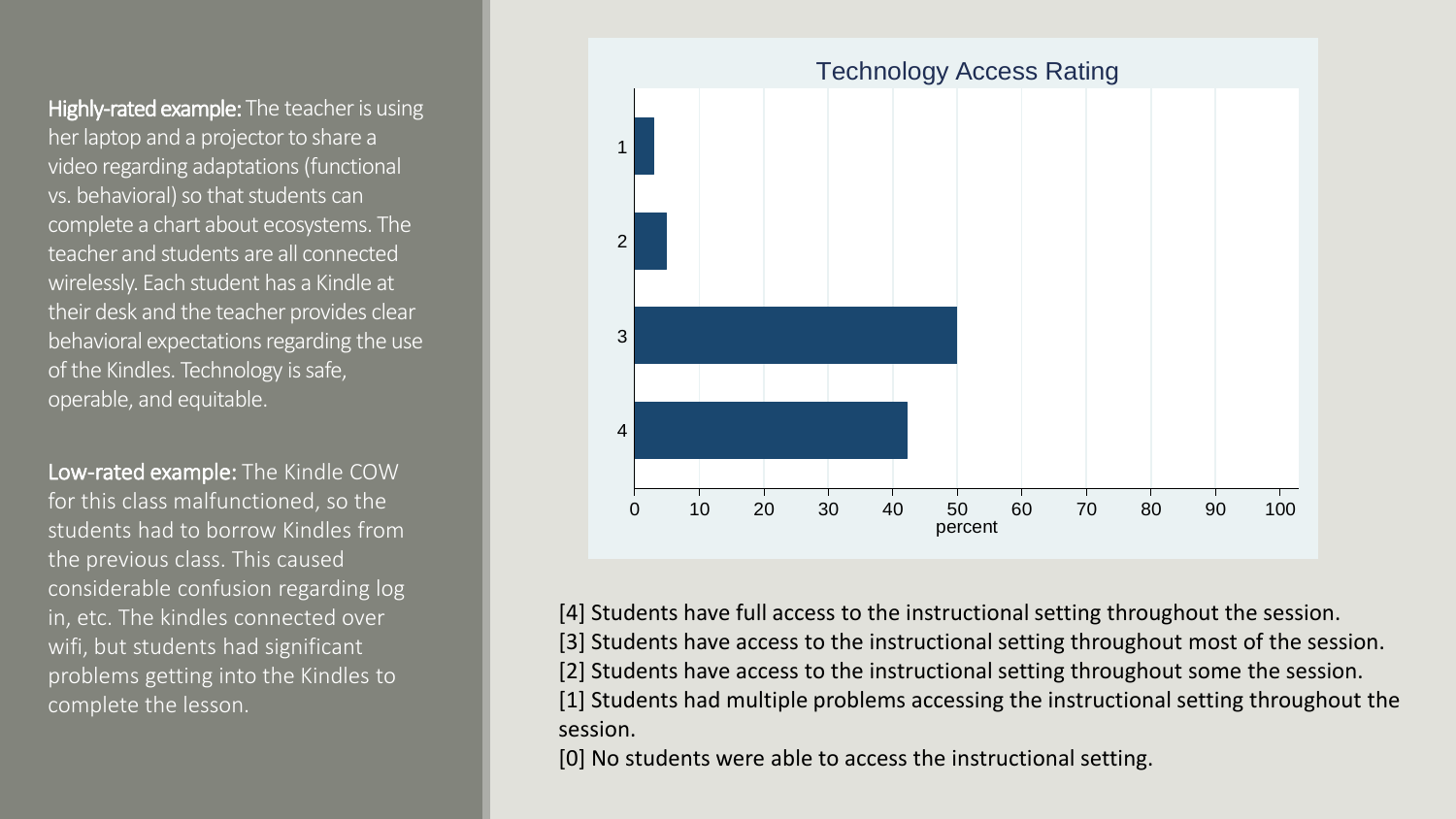Highly-rated example: Students are using Kindles and the internet website Kiddle to access research information regarding an endangered species. The teacher provided students with a three column outline to scaffold what she expected and directed them to Kiddle to answer the questions. The lesson had clear learning objectives, behavior objectives, rigor, sequence and structure because all of the expectations are written on the outline as well as discussed orally.

Low-rated example: The teacher had intended for the students to access the lesson through Schoology on the Kindle. When that didn't work, she transitioned them onto Microsoft surfaces. While there were no clearly stated learning objectives, the teacher explicitly walked students through the process of signing into the programs and tried to help them as much as possible. Students had to log in as a class prior to individual log-ins.



[4] Curricular content and structure observed to create quality learning opportunities throughout session.

[3] Curricular content or structure observed to create quality learning opportunities throughout session

[2] Curricular content or structure observed to create quality learning opportunities occasionally during session.

[1] Neither curricular content nor structure create or inhibit quality learning opportunities. [0] Curricular content or structure inhibit quality learning opportunities throughout session.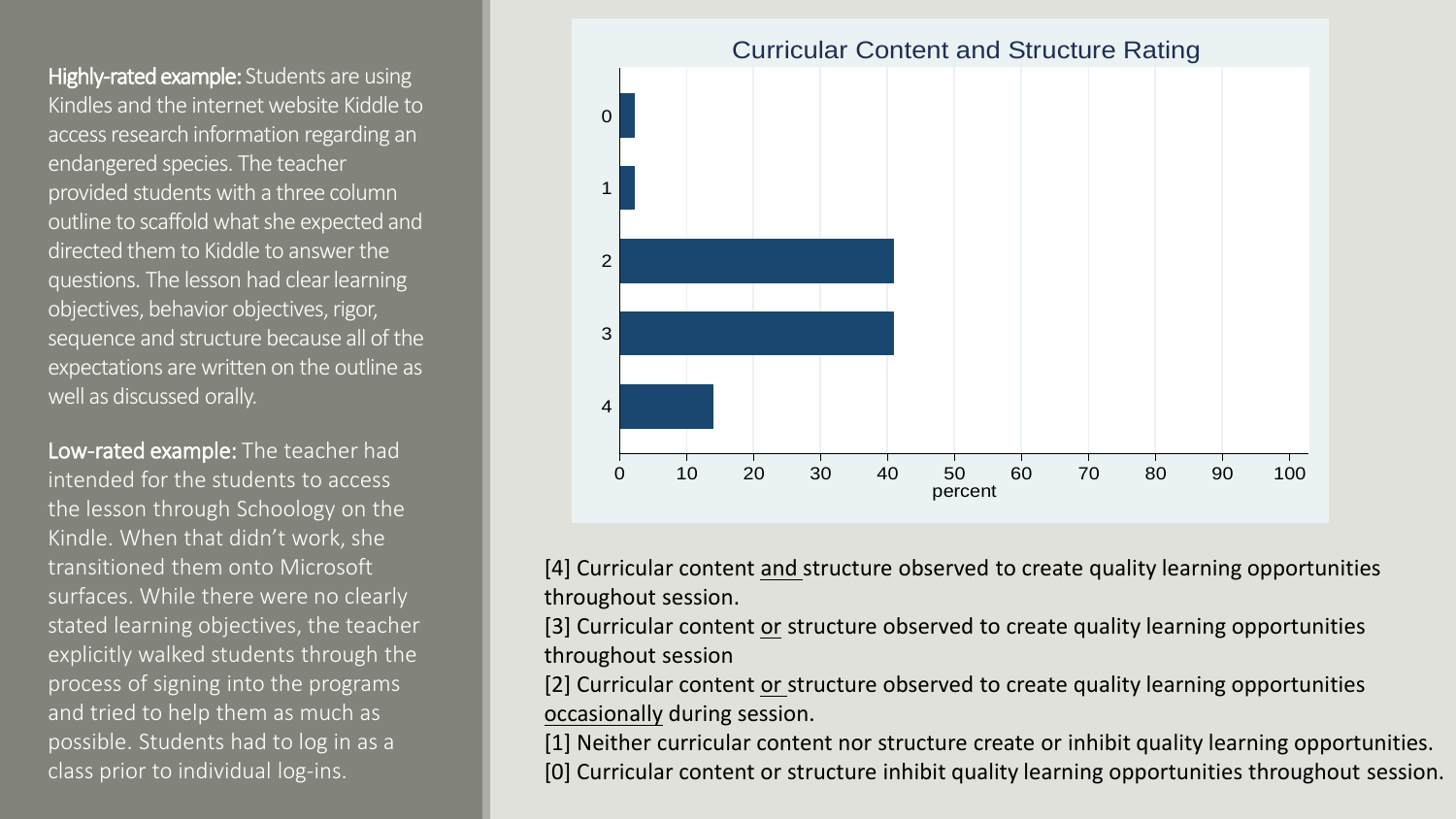Highly-rated example: Teacher provides instruction to whole group and then sends students to centers and works with a small group of four students. Very clear sequence, structure, level of rigor (builds in examples and intensity). Teacher adapts on the spot to students' needs in small group instruction. Students log into RM City as individual users and record answers in a math journal. Students also used all in learning clickers, therefore, the lesson had at least three different modalities.

Low-rated example: The instructor served mostly as a passive, unregimented facilitator for the larger part of the lesson in the largely blended lesson. The instructor struggled for 16 minutes to gain control of his students and the class lesson. The instruction did not appear to meet the needs of most of the students. The lesson during the observation was not multi-modal.



[4] The instructional model and tasks consistently facilitate quality learning opportunities and adapts to observed (or known) student needs.

[3] The instructional model and tasks mostly facilitate quality learning opportunities and adapts to observed (or known) student needs.

[2] The instructional model and tasks facilitate some quality learning opportunities but do not adapt to observed (or known) student needs.

[1] The instructional model and tasks do not facilitate quality learning opportunities and do not adapt to observed (or known) student needs.

[0] The instructional model and tasks inhibit quality learning opportunities and do not adapt to observed (or known) student needs.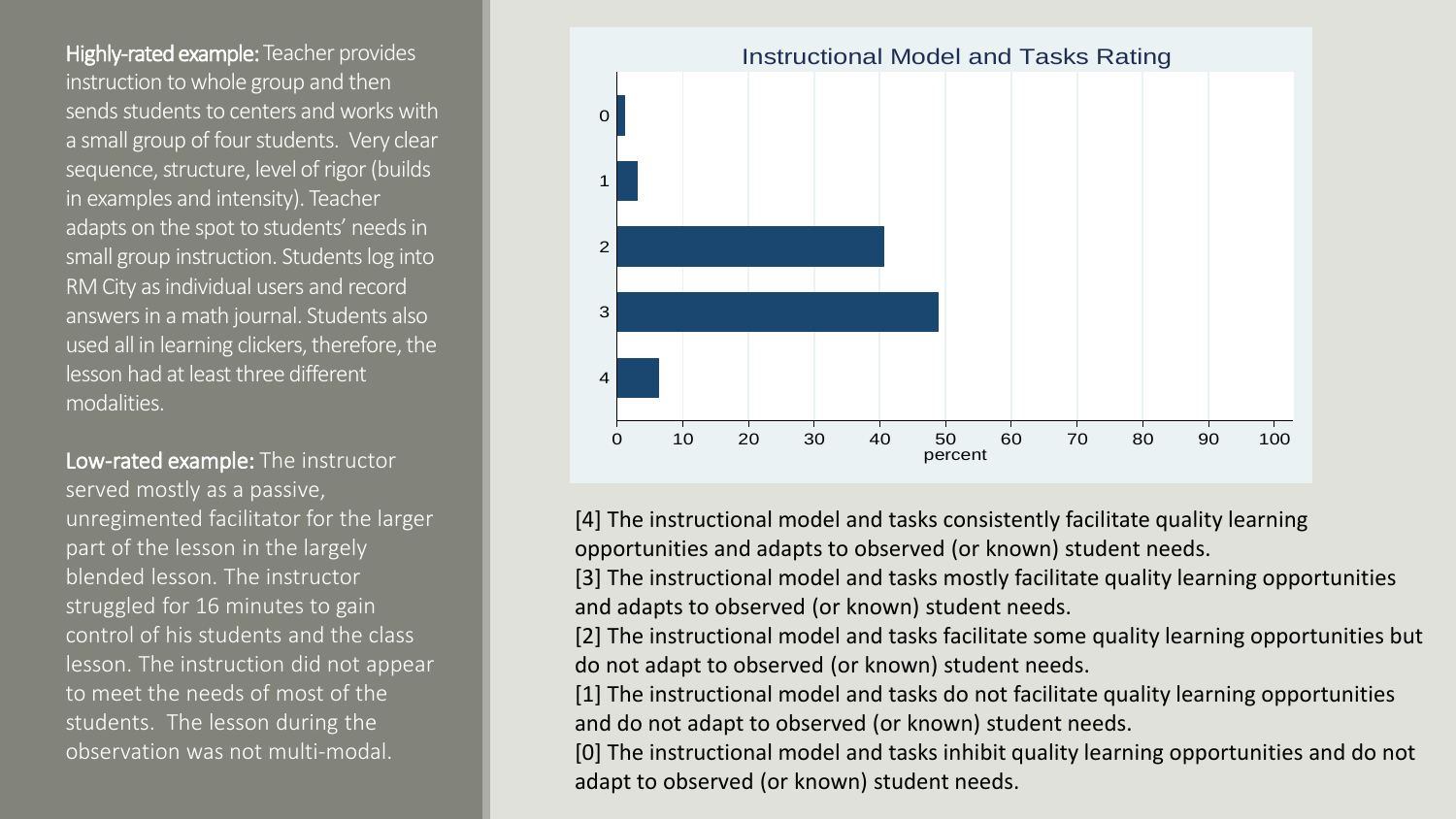Highly-rated example: The interaction between the students, technology, and teacher appeared to be highly constructive. She has provided students with timer to give them guidance on their activity time management. All students appear to have positive interactions with the instructional resources (curriculum, software, etc), as they affirm their own achievements in KaHoot.

Low-rated example: The classroom teacher made little effort to try to determine the problem with the ereaders; she dismissed it as a weather problem and did not try to resolve it (so students turned instead to looking at books rather than working on the e-readers).



[4] Instructors and resources have constant, constructive interaction with students. [3] Instructors and resources mostly have constant, constructive interaction with students.

[2] Instructors or resources have some constructive interaction with students.

[1] Instructors and resources have no constructive interaction with students.

[0] Students, instructors or resources have destructive interaction with one another.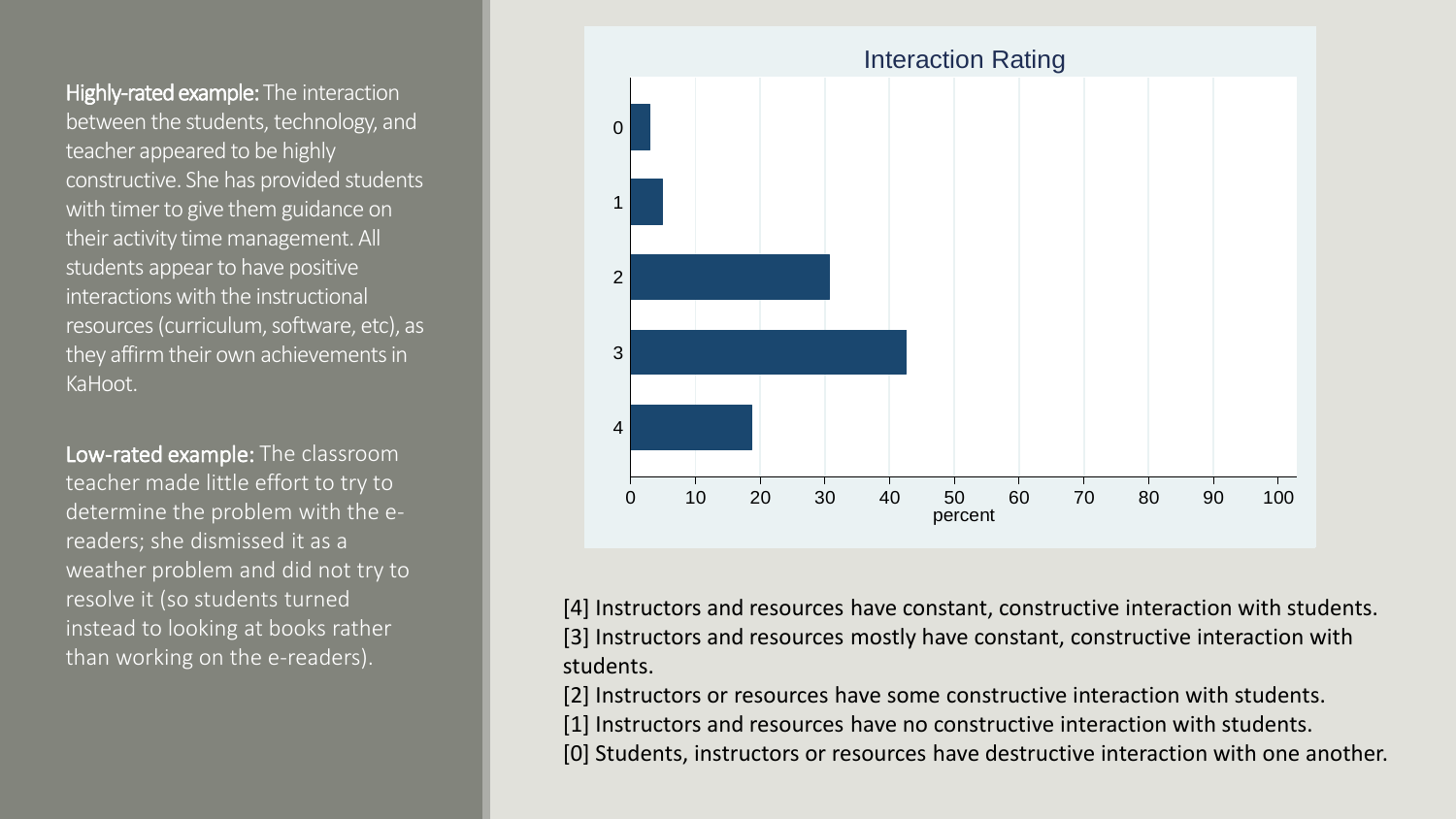#### Highly -rated examples:

All students appear to be very engaged and using the technology as intended with no notable distractions.

Students were on task and using appropriate websites.

Low-rated example: One ereader is loud and giving the applause out loud, etc. One student is distracting others. Most students had to get up and walk up to the screen to see what to type into the Kindle. This seemed to open the students up to chatter, etc.



[4] All students are using the technology as intended by the instructor and/or instructional program.

[3] Most students are acting responsibly and using the technology in intended ways, and there are no apparent distractions.

[2] Some students are using technology in unintended ways but distractions are minimal.

[1] A sizable fraction of students are using the technology in unintended ways and creating distractions in the environment.

[0] Most students are violating intended uses of the technology (e.g., switching to games, using for inappropriate material) and creating distractions in the environment.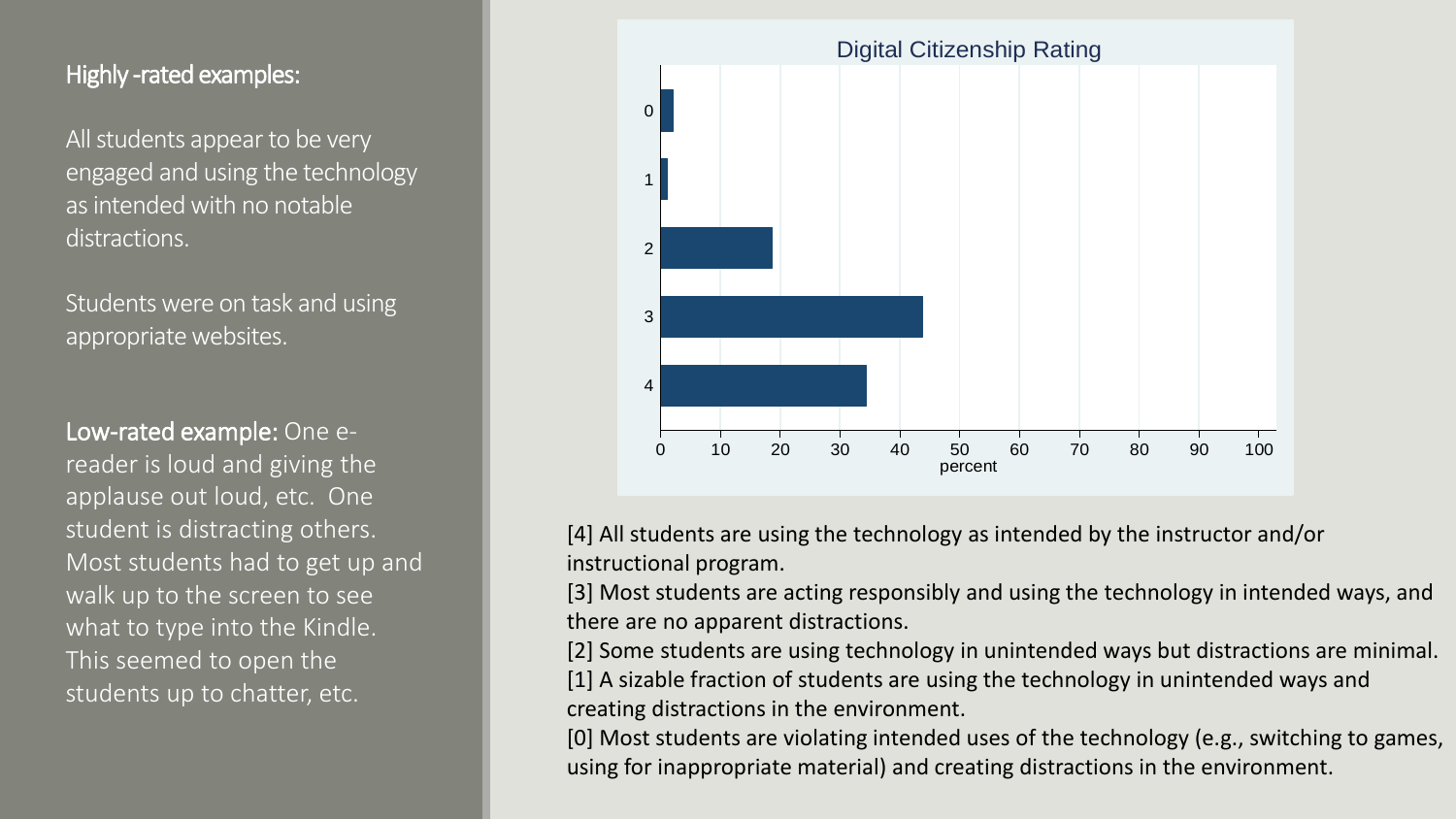#### Highly-rated examples:

Students were enthusiastic about the activity and were on task throughout the observation.

All students were 100% engaged.

Low-rated example: Students were rarely engaged, as they only actively engaged for the last 6 minutes of the observed lesson with little to no selfregulation and persistence for their grade level. The students seem to have little to no level of community within instructional setting of this classroom during the observation.



- [4] Students have full engagement in instruction.
- [3] Students are engaged in most of the instruction.
- [2] Students are engaged in some of the instruction.
- [1] Students rarely are engaged in instruction.
- [0] Students are not engaged in instruction.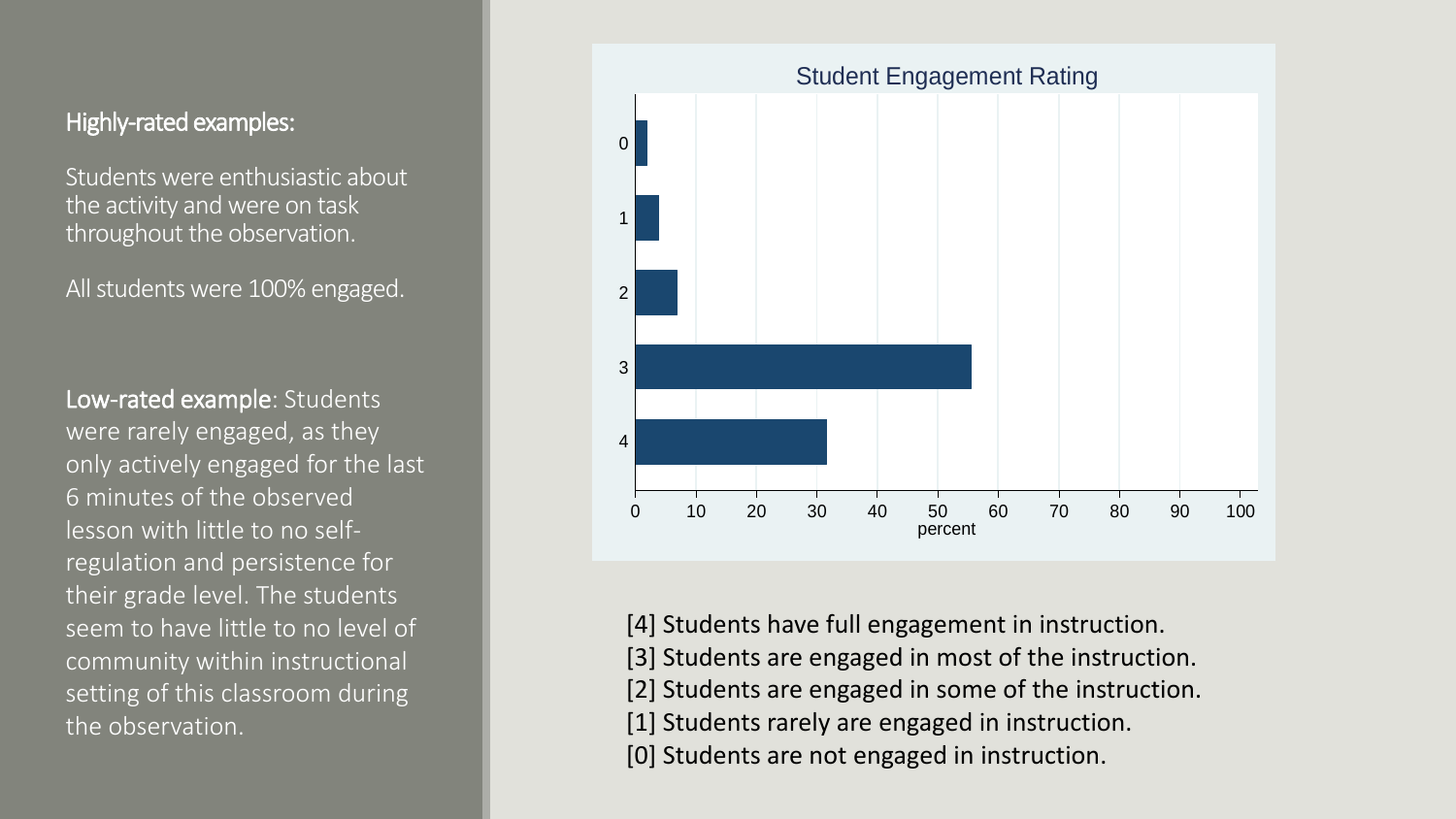Highly-rated example: The teacher appeared to be fully engaged in the instruction with the whole class while balancing specific attention on her small group. The teacher was actively engaged with the students and offering encouragement to the whole class in their work.

Low-rated example: The instructor seemed very frustrated or "put off" from the start. She was very snarky with the students and snatched one of the Kindles away from a student. She was very derogatory to them and kept asking them "What are you waiting for?" The students seemed afraid of her and unclear of the expectations. She was negative in her method of encouraging them to get started.



[4] All instructors have full engagement in instruction. [3] Instructors are engaged in most of the instruction. [2] Instructors are engaged in some of the instruction. [1] Instructors rarely are engaged in instruction. [0] Instructors are not engaged in instruction.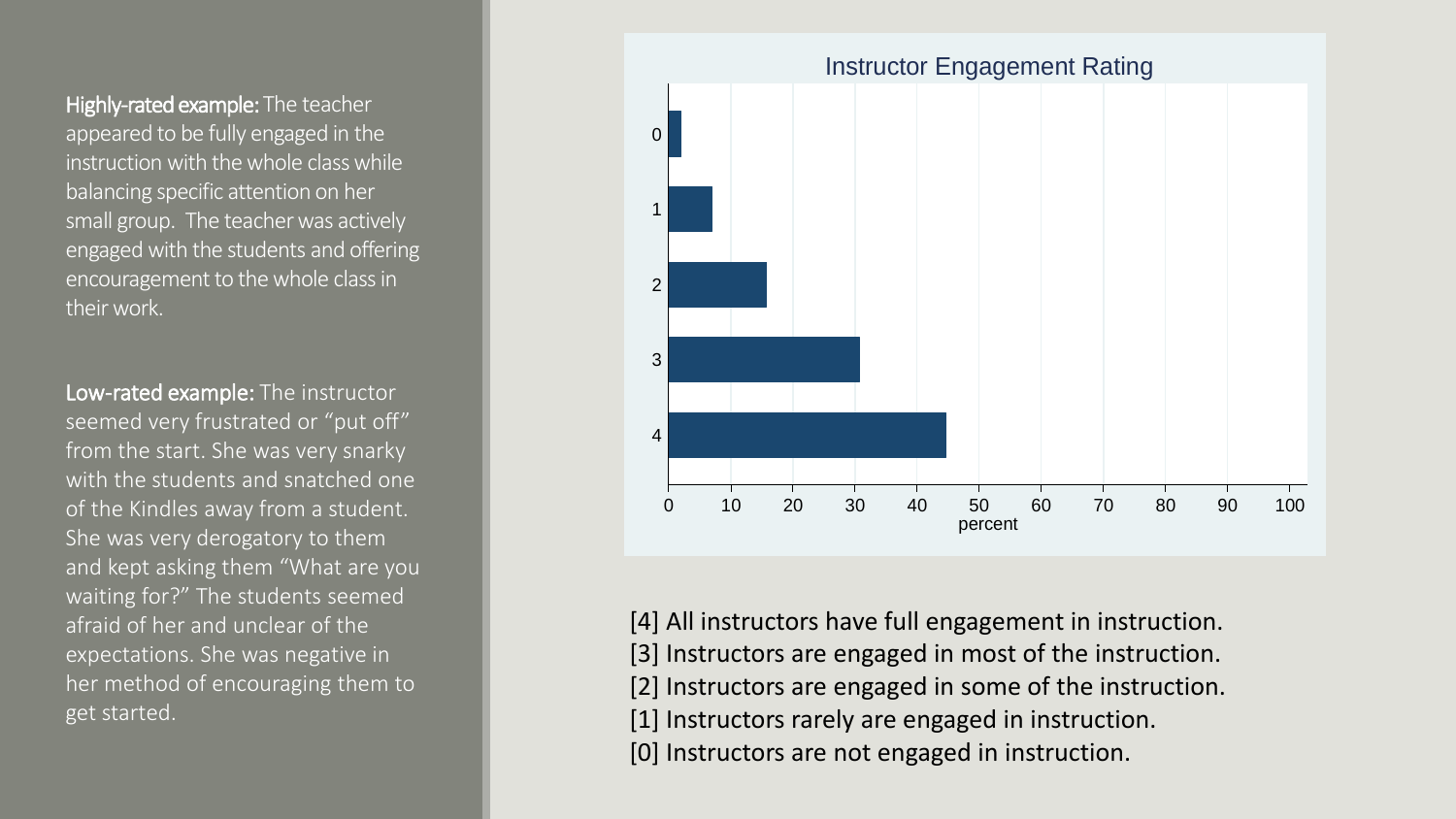#### Highly-rated examples:

Both self-assessment with the devices and group assessment (using the whiteboard application) were employed in the lesson; the teacher then led the students in reflecting on what they learned from the assessment.

Students were asked for verbal and written responses to various questions by the teacher and the technology program.

Low-rated example: Student learning during the brief lesson did not appear to be individualized or continuous throughout the session. The intentions of the lesson did match the posted learning objectives; little to no lesson occurred nor did any assessment occur during this observation.



[4] Student learning is assessed frequently in varied formats that facilitate learning opportunities.

[3] Student learning is assessed frequently in a single format that facilitates learning. [2] Student learning is assessed once in a way that facilitates learning opportunities [1] Student learning is assessed during the session but is not constructive towards learning.

[0] Student learning is not assessed during the session.